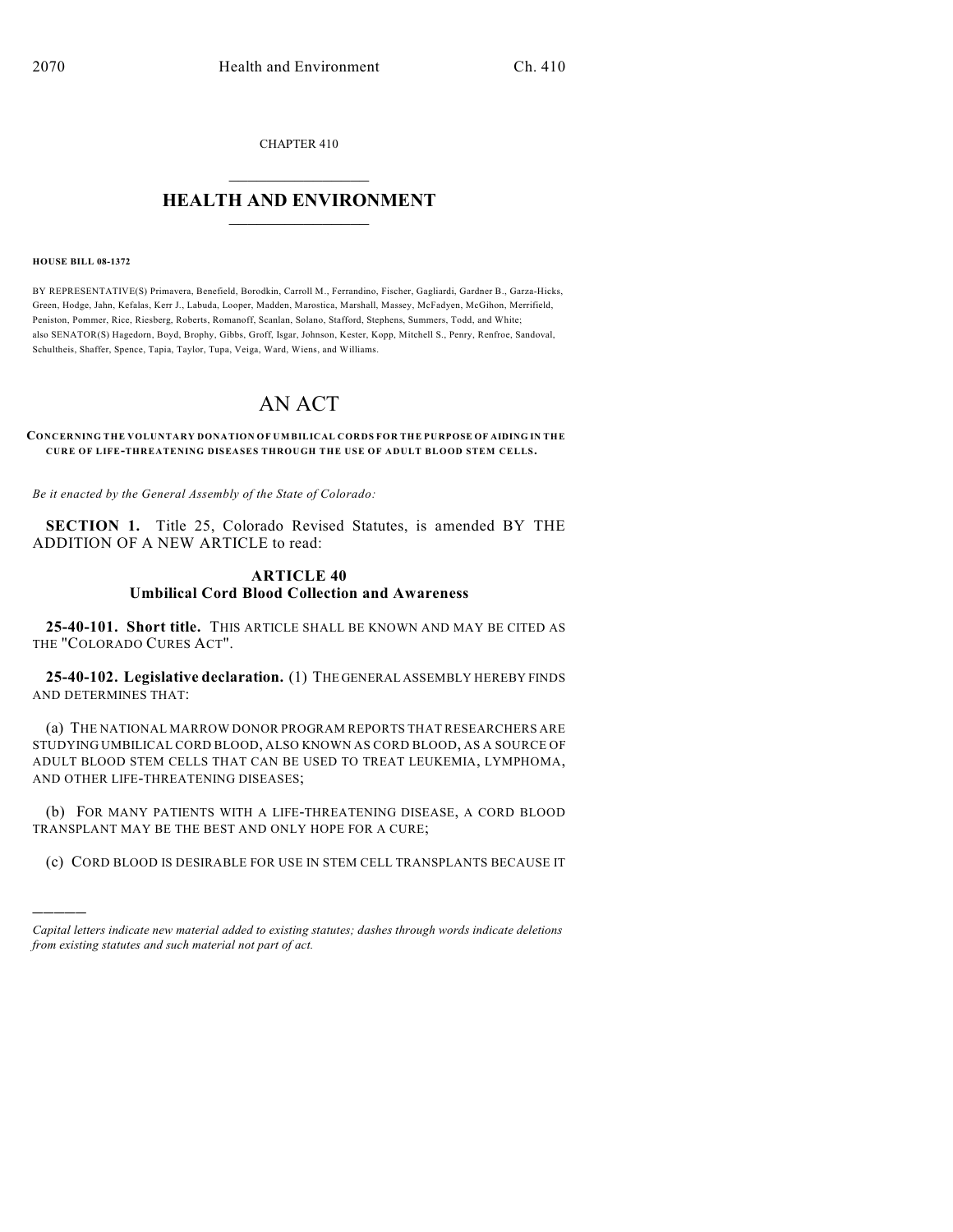HAS A LARGE NUMBER OF ADULT BLOOD STEM CELLS;

(d) BLOOD FROM EACH DONATED UMBILICAL CORD IS FROZEN AND MADE AVAILABLE FOR TRANSPLANT, AND IF IT CANNOT BE USED FOR TRANSPLANT, THE CORD BLOOD STEM CELLS MAY BE USED FOR RESEARCH;

(e) CORD BLOOD DONATIONS ARE URGENTLY NEEDED TO KEEP UP WITH THE DEMAND FOR TRANSPLANTS AND RESEARCH; AND

(f) MANY WOMEN IN GOOD HEALTH MAY BE ELIGIBLE TO VOLUNTARILY DONATE THEIR CHILDREN'S CORD BLOOD BUT ARE UNAWARE OF ITS UNIQUE VALUE OR OF THE EXISTENCE OF DONATION PROGRAMS.

(2) THEREFORE, IT IS THE INTENT OF THE GENERAL ASSEMBLY TO CREATE THE ADULT STEM CELLS CURE FUND FOR THE PURPOSE OF ADVANCING UMBILICAL CORD BLOOD COLLECTION FOR PUBLIC BLOOD BANKS AND PROMOTING AWARENESS ACROSS THE STATE.

**25-40-103. Adult stem cells cure fund - creation.** (1) THERE IS HEREBY CREATED IN THE STATE TREASURY THE ADULT STEM CELLS CURE FUND, REFERRED TO IN THIS SECTION AS THE "FUND". THE FUND SHALL CONSIST OF GIFTS, GRANTS, AND DONATIONS TRANSFERRED TO THE FUND, WHICH THE DEPARTMENT OF PUBLIC HEALTH AND ENVIRONMENT IS AUTHORIZED TO ACCEPT, AND ANY VOLUNTARY CONTRIBUTIONS TO THE FUND PURSUANT TO PART 35 OF ARTICLE 22 OF TITLE 39, C.R.S.

(2) THE DEPARTMENT OF PUBLIC HEALTH AND ENVIRONMENT SHALL TRANSFER ANY GIFTS, GRANTS, AND DONATIONS TO THE FUND TO THE STATE TREASURER, WHO SHALL CREDIT THE SAME TO THE FUND. ALL INTEREST DERIVED FROM THE DEPOSIT AND INVESTMENT OF MONEYS IN THE FUND SHALL BE CREDITED TO THE FUND. ALL MONEYS REMAINING IN THE FUND AT THE END OF ANY FISCAL YEAR SHALL REMAIN IN THE FUND AND SHALL NOT BE DEPOSITED INTO ANY OTHER FUND. THE MONEYS IN THE FUND SHALL BE ANNUALLY APPROPRIATED BY THE GENERAL ASSEMBLY TO THE DEPARTMENT FOR THE PURPOSES OF THIS ARTICLE.

**25-40-104. Standards for cord blood collection and donation - administrative costs.** (1) THE DEPARTMENT OF PUBLIC HEALTH AND ENVIRONMENT SHALL SET STANDARDS FOR HOSPITALS FOR THE VOLUNTARY DONATION AND COLLECTION OF UMBILICAL CORD BLOOD FOR HOSPITALS THAT VOLUNTEER TO PARTICIPATE IN UMBILICAL CORD DONATION. THE DEPARTMENT IS ENCOURAGED TO TAKE PART IN EFFORTS TO INCREASE THE NUMBER OF UMBILICAL CORD DONATIONS TO PUBLIC BLOOD BANKS AND TO PROMOTE PUBLIC AWARENESS OF THE AVAILABILITY OF UMBILICAL CORD DONATION AS AN OPTION FOR NEW MOTHERS.

(2) THE DEPARTMENT MAY USE UP TO FIVE PERCENT OF THE MONEYS APPROPRIATED FROM THE ADULT STEM CELLS CURE FUND, CREATED IN SECTION 25-40-103, FOR ADMINISTRATIVE COSTS INCURRED IN THE IMPLEMENTATION OF THIS ARTICLE. THE DEPARTMENT MAY USE UP TO TWENTY-FIVE PERCENT OF THE MONEYS APPROPRIATED TO THE DEPARTMENT FROM THE FUND FOR UMBILICAL CORD COLLECTION AWARENESS. THE DEPARTMENT SHALL WORK WITH PUBLIC CORD BLOOD BANKS AND SHALL USE THE REMAINING MONEYS APPROPRIATED TO THE